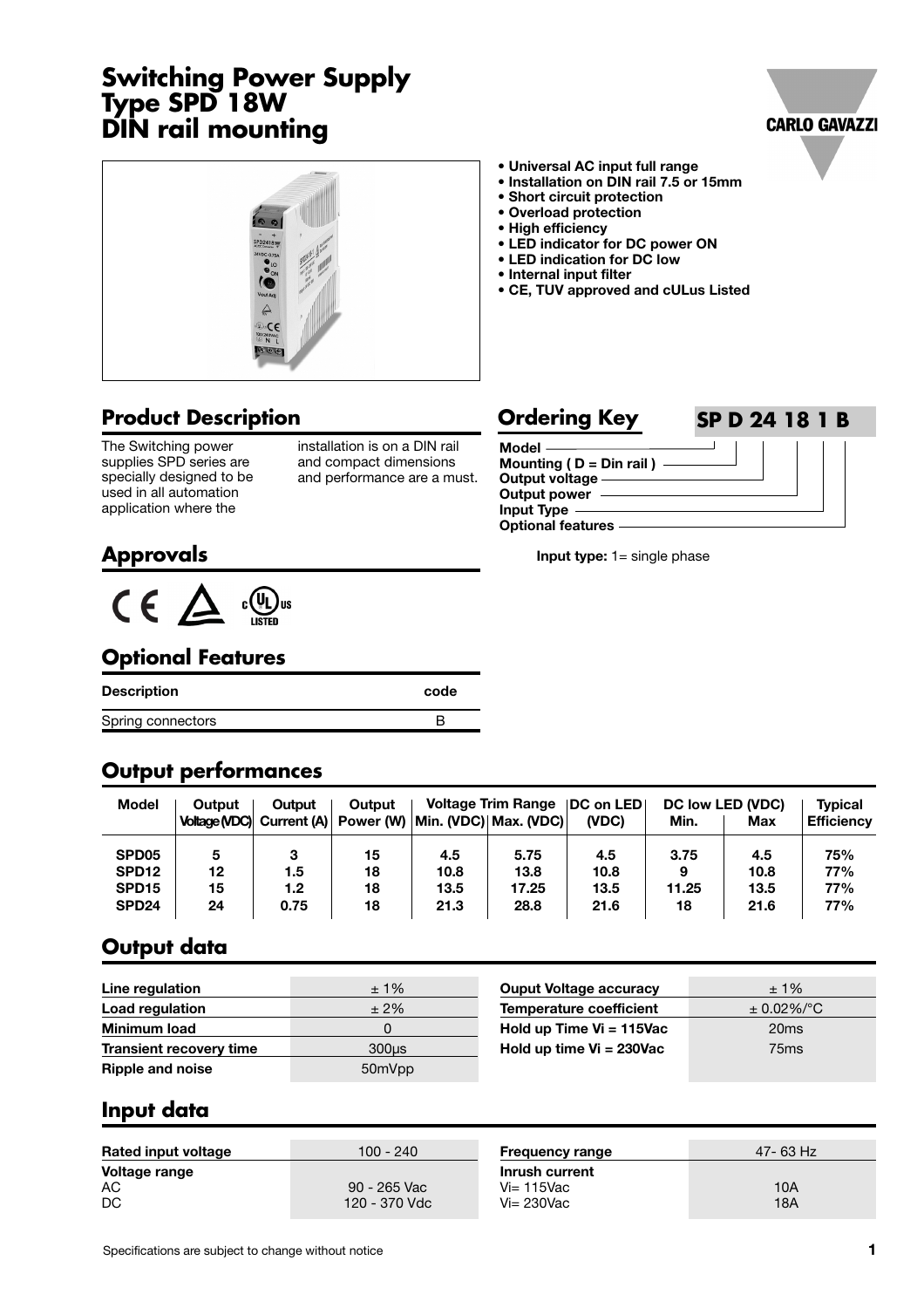

#### **Controls and Protections**

| Overload          | $110 - 135%$         | <b>Overvoltage Protection</b> | $125 - 145%$ |
|-------------------|----------------------|-------------------------------|--------------|
| <b>Input Fuse</b> | T2A/250Vac internal* | <b>Output Short Circuit</b>   | Hiccup mode  |

# **General data (@ nominal line, full load, 25°C )**

| <b>Ambient temperature</b>                      | $-10^{\circ}$ C to 71 $^{\circ}$ C   | <b>Switching frequency</b>       | 100kHz                      |
|-------------------------------------------------|--------------------------------------|----------------------------------|-----------------------------|
| Derating ( $>60^{\circ}$ C to +71 $^{\circ}$ C) | $3\%/°C$                             | MTBF (MIL-HDBK-217F)             | 800,000h                    |
| <b>Ambient humidity</b>                         | 20 - 90%RH                           | <b>Case material</b>             | Plastic: PC, UL94-V0        |
| <b>Storage</b>                                  | -25 $^{\circ}$ C to +85 $^{\circ}$ C | Dimensions $L \times W \times D$ | $90 \times 22.5 \times 115$ |
| <b>Protection degree</b>                        | IP20                                 | Weight                           | 150q                        |
| Cooling                                         | Free air convection                  |                                  |                             |

#### **Norms and Standards**

| Insulation voltage I / O<br><b>Insulation resistance</b> | 3.000 Vac min.<br>100Mohm min.                           | CЕ | EN50081-1 / EN55022<br>Class B                    |
|----------------------------------------------------------|----------------------------------------------------------|----|---------------------------------------------------|
| $UL$ / $cUL$                                             | UL508, UL60950-1,<br><b>UL1310 Class 2</b><br>Recognised |    | EN50082-1 / EN55024<br>EN61000-3-2<br>EN61000-3-3 |
| <b>TUV</b>                                               | EN60950-1                                                |    |                                                   |

**\* fuse not replaceable by user**

## **Block diagrams**



## **Pin assignement and front controls**

| Pin No. | <b>Designation</b> | <b>Description</b>                                   |
|---------|--------------------|------------------------------------------------------|
|         | V+                 | Positive output terminal                             |
| 2       | V-                 | Negative output terminal                             |
| 3       | <b>GND</b>         | Ground terminal to minimise High frequency emissions |
| 4       | N                  | Neutral input (no polarity with DC input)            |
| 5       |                    | Phase input (no polarity with DC input)              |
|         | Vout ADJ.          | Trimmer for fine output voltage adjustment           |
|         | <b>ON</b>          | DC output ready LED                                  |
|         | LO                 | DC low indicator LED                                 |